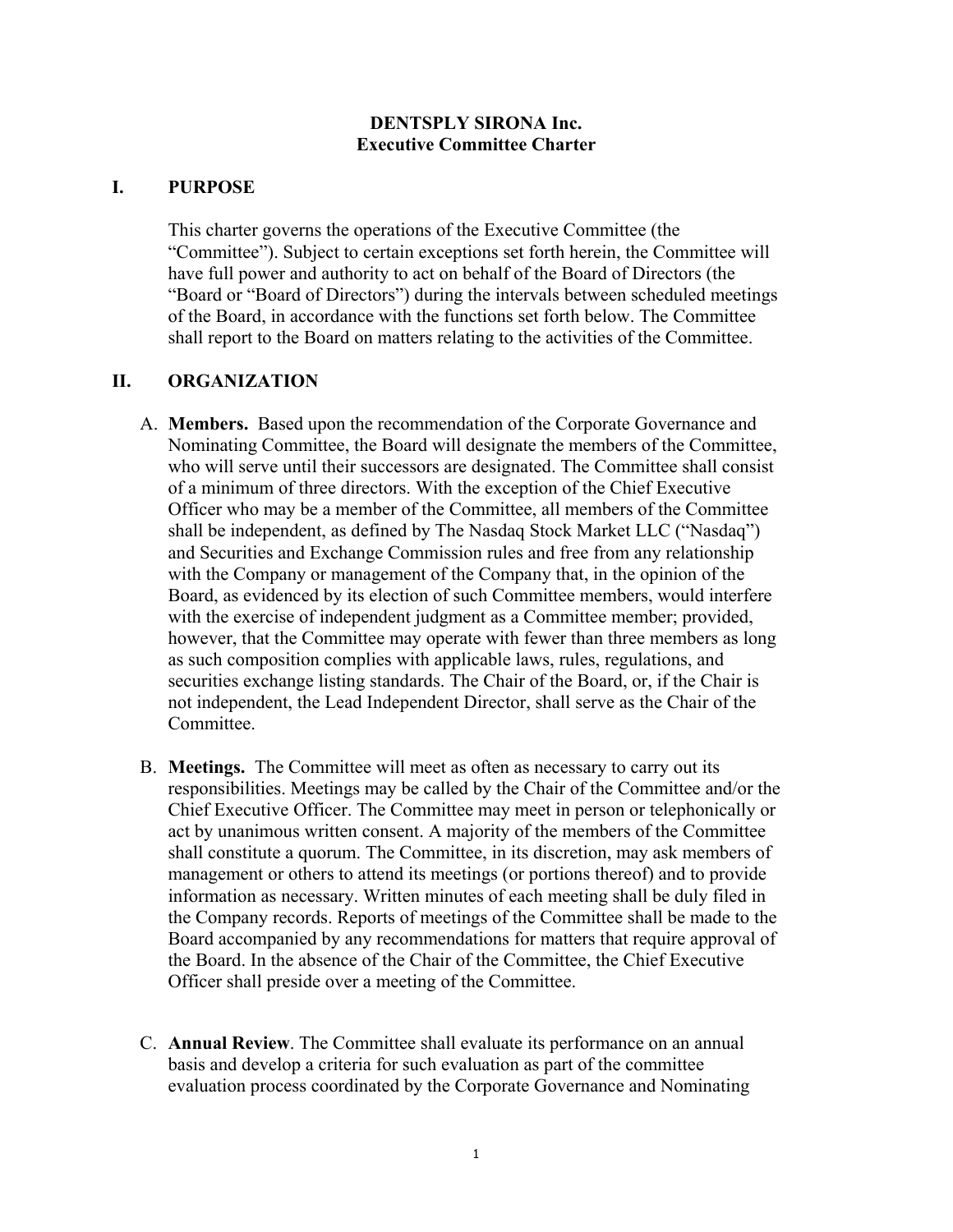Committee. The Committee shall also review and reassess the adequacy of this charter annually and recommend any proposed changes to the Board for approval.

## **III. FUNCTIONS**

- A. When the full Board is not in session, the Committee will have full power and authority to act on behalf of the Board, except with respect to the following matters:
	- 1. Amending the Certificate of Incorporation or By-laws;
	- 2. Adopting an agreement of merger or consolidation;
	- 3. Making any recommendation to stockholders that requires stockholder approval, including, without limitation, the sale, lease or exchange of all or substantially all of the Company's property and assets or a dissolution of the Company or a revocation of any dissolution;
	- 4. Declaring a dividend;
	- 5. Issuing stock of the Company or authorizing or approving the issuance or sale, or contract for sale, of stock or determining the designation and relative rights, preferences, and limitations of a series or class of stock; Electing directors or filling vacancies on the Board;
	- 6. Establishing any other committee of the Board or appointing or removing members of Board committees;
	- 7. Changing major lines of business;
	- 8. Matters which are expressly delegated to the Non-Executive Chair or another committee of the Board or cannot be delegated to a committee or that are under active review by the Board or a committee, unless the Board specifically determines otherwise;
	- 9. Matters with respect to which the Board or another committee has previously acted, if such action remains in effect;
	- 10. Establish or change the compensation of directors for serving on the Board or any committee thereof;
	- 11. Amend or revoke any resolution or action approved by the Board that by its terms may be amended or revoked only by the Board as a whole; and
	- 12. Any other matter that is not permitted to be taken by the Board or a committee of the Board under the Delaware General Corporation Law or other applicable laws or regulations, the Company's Certificate of Incorporation or By-laws, or contracts or agreements to which the Company is a party, including, without limitation, any other matter which is required to be submitted to the stockholders for approval.
- B. The Committee may also be delegated specific actions and authority from time to time by the Board.
- C. The Committee may retain, at the Company's expense, such independent counsel or other consultants or advisors as it deems necessary, and shall have authority to